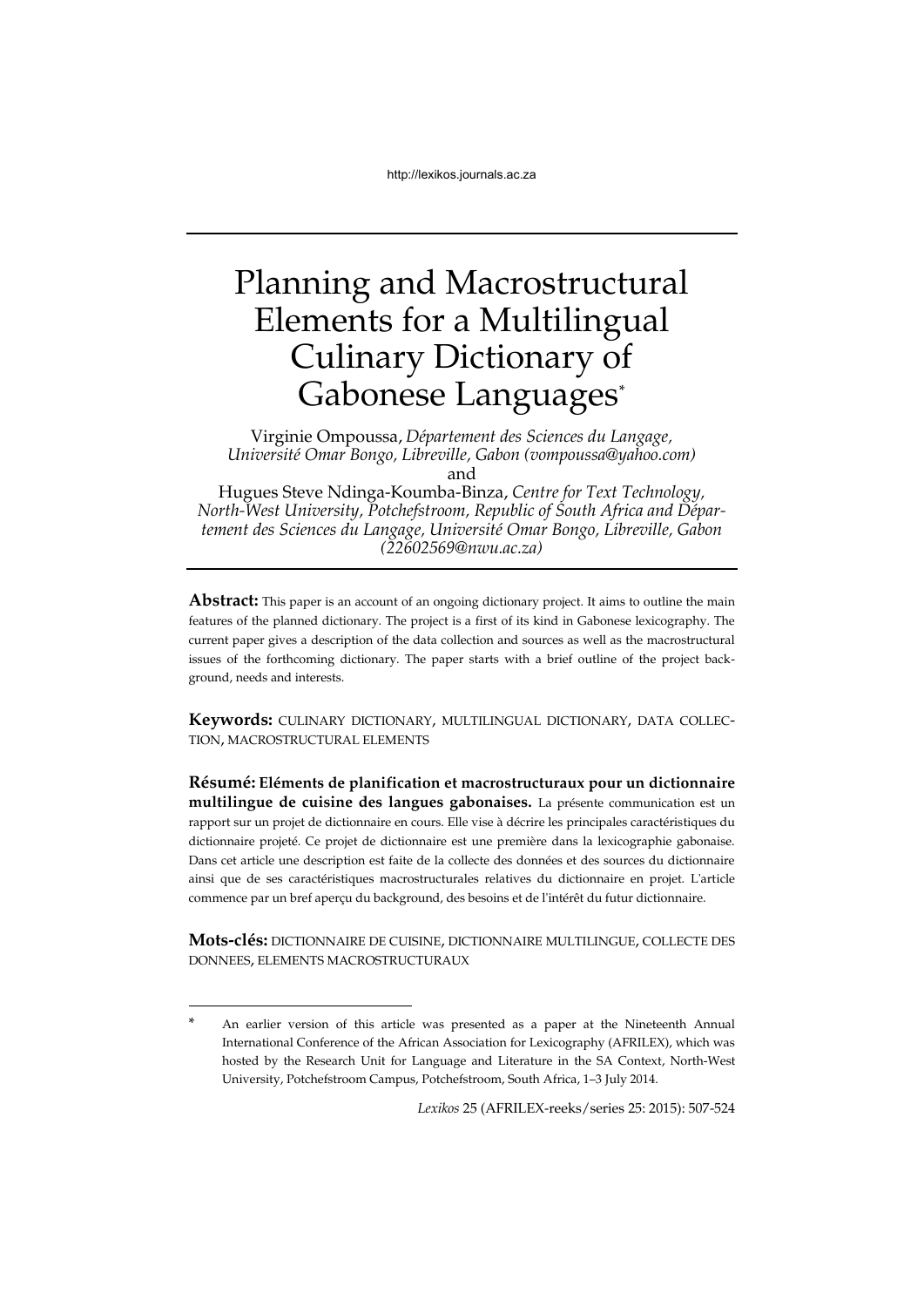## **1. Introduction**

This article is an account of an on-going research project. The project is concerned with the compilation of a multilingual culinary dictionary for Gabonese languages. This paper primarily seeks to present the conceptualization of the intended dictionary. This should consequently attract attention and allow for the gathering of input from experts.

African cuisine is known as one of the exotic culinary pieces in the world. This explains why African restaurants are becoming more and more common in most of the world's biggest cities. In some of these restaurants, menus, dishes and recipes are often named in their original African languages. Nevertheless, a culinary dictionary in any African language hardly exists. The current project is intended to fill the gap with specific attention on Gabonese cuisine and languages.

In addition, one of the current trends in Gabonese lexicography for the past few years has been the compilation and publication of thematic dictionaries. This is an outcome of a fast-growing move to onomasiological studies in Gabonese linguistics (Raponda-Walker 2002, Malekou 2007, Kwenzi Mikala 2008, Mickala Manfoumbi 2011 and 2012). Although the forthcoming dictionary can be labeled as a thematic dictionary, it will however differ from most thematic dictionaries on various metalexicographical aspects such as a clearlyindicated typology, an identification of target users and a formulation of a genuine purpose.

The present paper contains three main sections, i.e. the data collection and sources, and the macrostructural features of the planned dictionary. These are preceded by a brief outline of the dictionary project background, needs and interests.

# **2. Project Background, Needs and Interests**

The current planned dictionary project stems from an ethnolinguistic study that focused on the inventory, the denomination and the typology of culinary items in Gabonese languages. The ethnolinguistic project had made a distinction between names for comestibles, names for special dishes and names for kitchen tools for making those dishes. Cookware and kitchen tools can look alike in different cultures, but cooking methods and food preservation procedures vary from one region to another or from one culture to another. In fact, the main aim was to identify, inventory and classify the various traditional cookware and kitchen tools, cooking methods and food preservation techniques that exist within multicultural Gabon.

The ethnolinguistic project revealed the needs for such a dictionary in the context of multilingual Gabon. In fact, Gabon is known to be a language mosaic with French as the predominant and sole official language (cf. Ndinga-Koumba-Binza 2007). However, the population of Gabon is firmly of the Bantu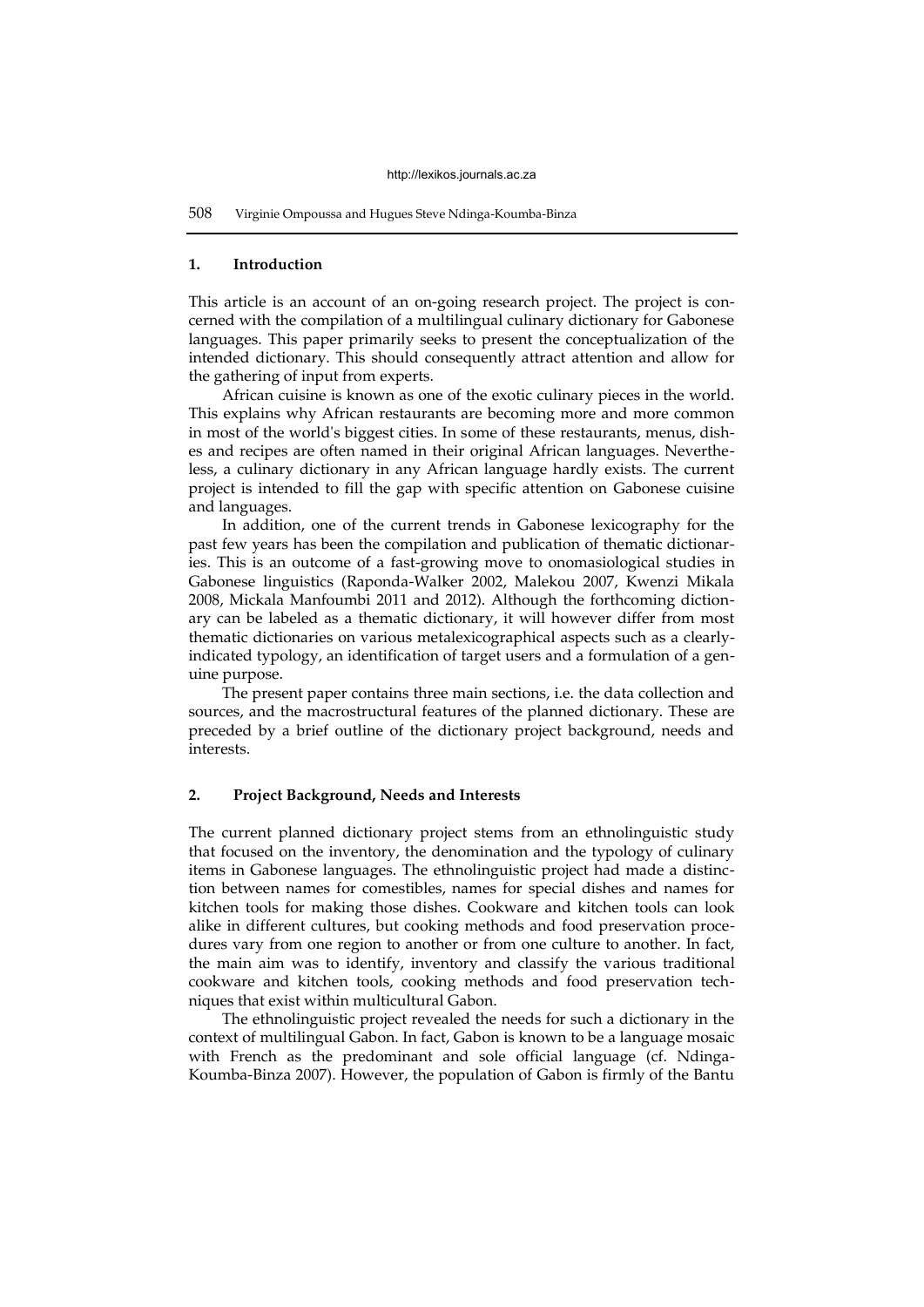A Multilingual Culinary Dictionary of Gabonese Languages 509

culture (cf. Kwenzi Mikala 1988 and 1989) as it is shown through their culinary tradition, habitual dressing codes, music, costumes and beliefs, etc. A multilingual dictionary will firstly reveal not only the development of the natural common Bantu lexicon (which in fact plays a role in the mutual intelligibility between a number of these languages), but also the development of African language vocabulary through linguistic adoptives, i.e. loanwords (cf. Raponda-Walker 1955). This dictionary project will contribute to proving or invalidating the hypothesis that argues that the Gabonese ethnolinguistic groups largely share a strong cultural heritage. Equally, the project will inevitably contribute to the preservation of the multi-ethnic Gabonese culture.

It should be noted that the target users of the planned dictionary are the public at large, starting at the population of Gabon, which is known to have a literacy rate of near 95% (cf. Nzang-Bie 2001).

# **3. Data Collection and Sources**

This section is concerned with the data gathered for the planned dictionary. The first three sub-sections are concerned with the sources where data were gathered from. Data sources for a dictionary are known as the dictionary basis, which comprises the primary sources, the secondary sources and the tertiary sources (cf. Svensén 2009: 39, Ndinga-Koumba-Binza and Saphou-Bivigat 2012: 237). The different sources and their specificities are duly presented in this section. The last sub-section presents the type of data collected, which includes linguistic data and cultural data. The difference between the two types of data is also explained.

## **3.1 Fieldwork and primary sources**

As mentioned in the previous section, this dictionary project stems from an ethnolinguistic research project. Thus, the primary data source of the planned dictionary is indeed the database resulting from research fieldwork for the ethnolinguistic project. Fieldwork and open-ended oral interviews were conducted in various villages for speech data and tools identification. There were no specific questionnaires for the interviews.

The main reason for choosing to conduct fieldwork in villages, and not in urban areas, is the fact that villages are still the custodians of culture as pointed out in most studies on Gabonese villages (cf. Lisimba 1997, Mayer 2002, Raponda-Walker 1963, Balandier and Pauvert 1952). Villagers still speak their respective native languages commonly on a daily basis (cf. Mabika Mbokou 2012, Ndinga-Koumba-Binza 2011 and 2005b). Indigenous knowledge is also still very well preserved in villages (cf. Mearns 2006 and 2007, Mearns, Du Toit and Mukuka 2006, Mwaura 2008, Lwoga, Ngulube and Stilwell 2010). Meanwhile, culinary culture is much influenced in cities where the populations are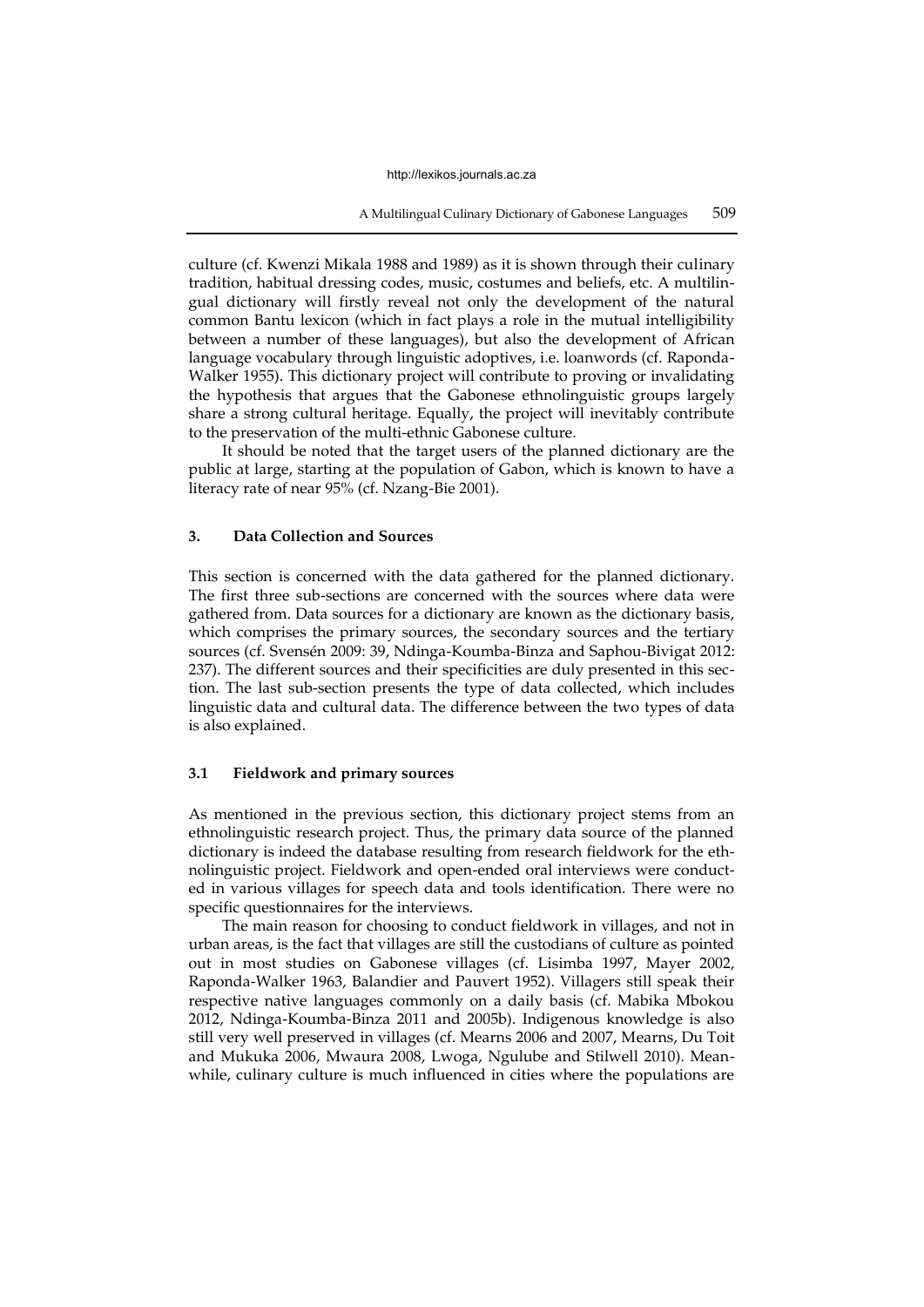## 510 Virginie Ompoussa and Hugues Steve Ndinga-Koumba-Binza

experiencing many imported eating and food habits (e.g. fast food shops, Asian restaurants, European cuisine, etc.).

The methodology used for data collection was adopted and adapted from Medjo Mvé (2011) and from Kwenzi Mikala and Bigoundou (1999), which consists of collecting only lexical items from native speakers in the village by fieldworkers who are native speakers themselves of the language in use in a specific area. The specificity of the methodology in the current project is twofold. First, the main informants were all female. This is due to the fact that cooking is notably a women's activity in Gabonese culture. Thus, the hypothesis on the fieldwork was that women would know much more about cookware and cuisine items than men. However, a few men were also consulted as occasional informants, especially when it came to translating the lexical items into French.

The second aspect of the specific methodology is the fact that fieldwork was not conducted on the basis of a questionnaire, but solely on discussions in kitchens just before and/or after lunch and/or supper time. The discussions were mainly focused on getting names of tools used, of meals made and of recipes. The main reason for this choice was the difficulty to make a questionnaire *ex nihilo*. In fact, the existing linguistic and anthropological questionnaires appear too impressionistic for domain-specific research such as cuisine. This reason adds to another difficulty, i.e. the quasi impossibility of finding a study of the same kind in African languages.

Subsequently, various intensive fieldwork sessions were conducted by different small groups (of two to three researchers) in a number of villages of the nine provinces of Gabon. The purpose of the fieldwork was to collect both visual and spoken data. Data obtained from the fieldwork and comparative classification appear adequate to gather the necessary material for a multilingual dictionary.

The general corpus of the lexical items constitutes the dictionary basis as the primary source of the planned multilingual dictionary. This corpus was built from recorded speech data. It is in fact known that the nature of primary sources can depend on whether the language a dictionary is being made for has enough written resources. Otherwise, the primary sources will be oral sources (cf. Granberry 1993, Nzang-Bie 2002, Soami 2002 and 2010a, Ndinga-Koumba-Binza and Saphou-Bivigat 2012). This is the case of the current dictionary project whose primary source is the corpus built from speech data collected during fieldwork in Gabon where most native languages are still being reduced to writing (cf. Ndinga-Koumba-Binza and Roux 2009, Hubert and Mavoungou 2010, Ndinga-Koumba-Binza 2010a).

# **3.2 Secondary sources**

According to Wiegand and Kučera (1981: 100), secondary sources can often be written materials which are in principle all the dictionaries consulted during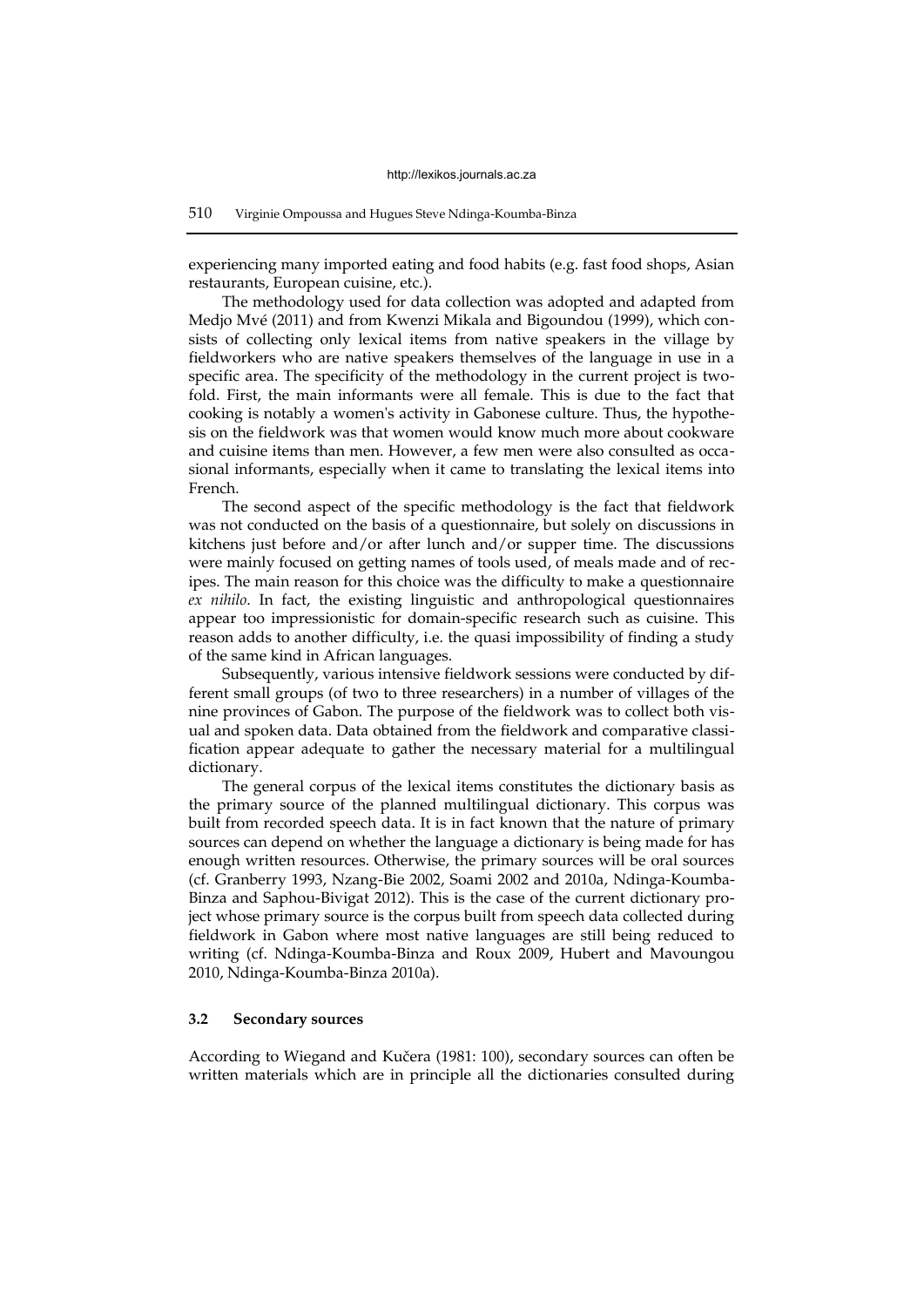the compilation phase of the dictionary. It is known that the emerging Gabonese lexicography is fast-growing, experiencing the production of many dictionaries in the last fifteen years (cf. Ndinga-Koumba-Binza 2005a and 2010b, Ekwa Ebanega and Tomba Moussavou 2006 and 2008).

The current existing Gabonese dictionaries consist of two types. The first is made of bilingual and multilingual dictionaries which comprise dictionaries and references works made by religious missionaries and colonial administrators of the early era of dictionary production in Gabon (cf. Ndinga-Koumba-Binza 2005a: 138; Ekwa Ebanega and Tomba Moussavou 2008: 350). Among other these dictionaries: Biton (1907), Galley (1964), ILALOK (2008), Lemoine (1994), Marichelle (1902), Mickala Manfoumbi (2004), Raponda-Walker (1995), Van der Veen and Bodinga-bwa-Bodinga (2002), Mavoungou and Plumel (2010), Mintsa (2013a) and Idiata and de Nadillac (2012) to name a few.

The second type is made of monolingual dictionaries of Gabonese French (cf. Mavoungou 2013). These are Boucher and Lafage (2000), Ditougou (2009), Dodo-Bounguendza (2008, 2010 and 2013), Mavoungou *et al.* (2014), and Moussounda Ibouanga (2011).

All dictionaries consulted were the sources for not only written data, but also and mainly for a number of equivalences for lexical items in French. Other sources such monographs and studies in the fields of linguistics and anthropology were also from times to times consulted whenever necessary. A few of these studies include Mintsa (2013b), Mba Abessole (2006), Idiata (2006) Akomo-Zoghe (2010), Loembe (2005), Mavoungou and Ndinga-Koumba-Binza (2010), Mabik-ma-Kombil (2001), Etsio (1999) and Rekanga (2014). The entire series of *Rapidolangue*, a method for learning Gabonese native languages developed Raponda-Walker Foundation (Hubert 2010, 1997 and 1995) was also consulted whenever necessary.

## **3.3 Linguistic data and cultural data**

The current study notes a difference between linguistic data and cultural data. Linguistic data refers to speech data recorded from specific language speakers during the fieldwork. This is comprehended in the traditionally limited conception of linguistic data in the field of linguistics, i.e. "the observable patterns of speech or writing, especially when recorded and gathered together in a corpus" (Crystal 2008: 128). Linguistic data recorded in Gabonese native languages for the projected dictionary were processed in lemmatization procedures to form the lemmata of the dictionary.

Table 1 below displays a sample of linguistic data recorded. The dictionary project being a multilingual project, only five Gabonese native languages are considered in the table sample below. Thus, column 1 presents linguistic terms in Fang, column 2 contains words in Lumbu (also known as Yilumbu), and column 3 displays lexical items in Nzebi (also called Yinzebi). The two last columns contain equivalences of the linguistic data in Obamba (also called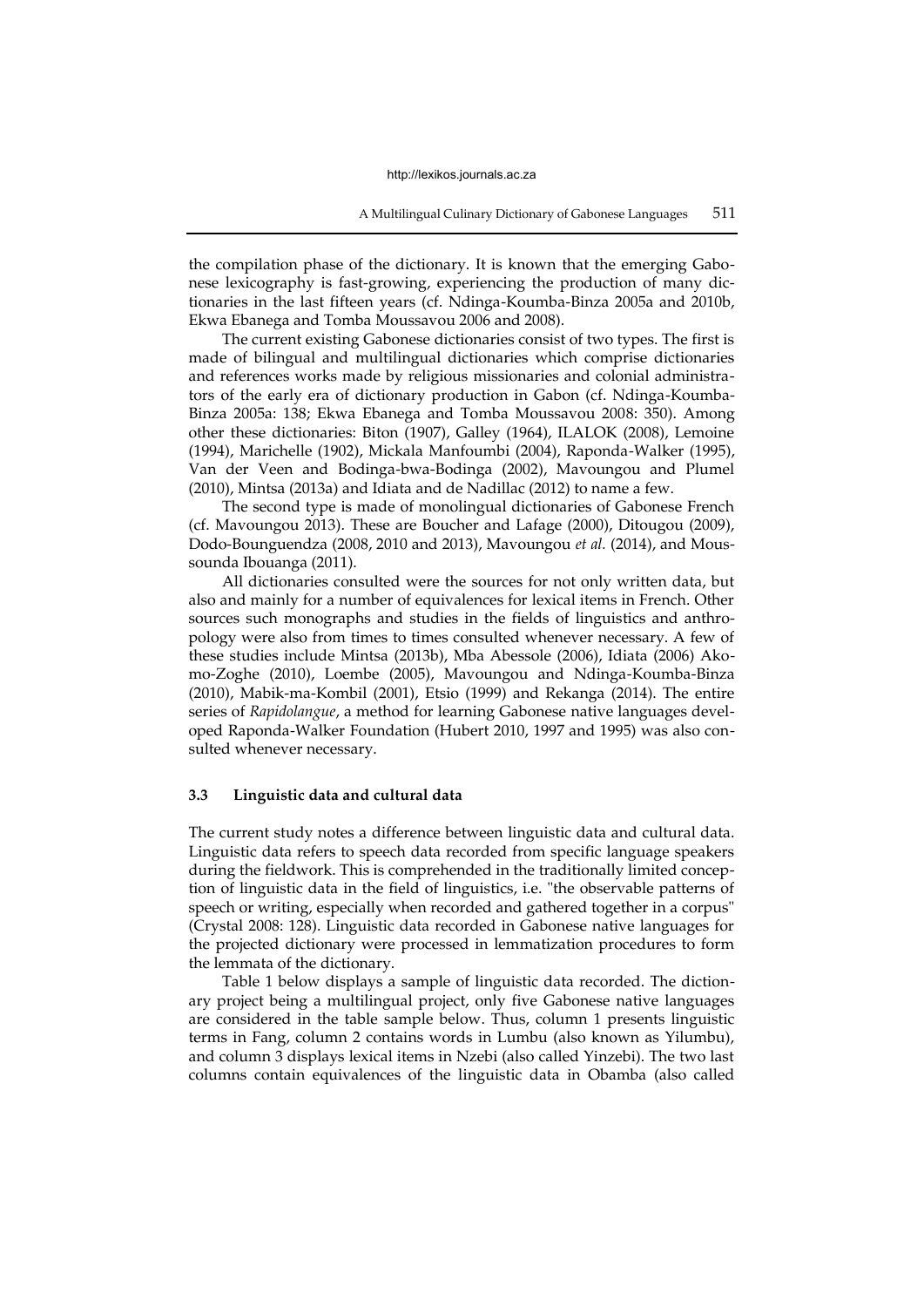# 512 Virginie Ompoussa and Hugues Steve Ndinga-Koumba-Binza

| Fang  | Yilumbu | Yinzebi | <b>Obamba</b> | Civili  |
|-------|---------|---------|---------------|---------|
| Akok  | Ibenga  | Ishighu | Kri           | Cibenga |
| Sas   | Tsafu   | Tsegha  | Ntshighi      | Nsafu   |
| Ngon  | Teeri   | Ndzaka  | Ndjeghe       | Ntêta   |
| Edong | Yufu    | Mbungu  | Odu           | Cufu    |

Lembaama) and Vili (also known as Civili) respectively.

# **Table 1:** Sample of linguistic data in different languages (see Addendum for images of these items)

A cuisine is of the most intrinsic features of a culture (cf. Albala 2011). This explains why a cuisine is always associated to a culture or a region. It is in fact often ethnically, nationally or continentally labeled. At ethnic level, we have examples such as Sotho cuisine, Nguni cuisine and Afrikaans cuisine. At national level, examples can be Gabonese cuisine, Mozambican cuisine and South African cuisine. At continental level, we have African cuisine, Asian cuisine and European cuisine as examples. At national and at continental levels, the label mainly refers to respectively the similarities between various ethnic groups within the same nation and between various nations within the same continent. For instance, although it originated from Japan, sushi has become known as an Asian cultural meal for being most often served in any Asian restaurant in the western world.

The main reason of the association to a culture or a region is the fact that a cuisine is in a pure sense a cooking style involving distinctive ingredients, techniques and dishes. And it is generally influenced by both the availability of ingredients locally and the religious or traditional laws. The fact that a cuisine is an inherent item of a culture (implying identity the same way a language does) denotes that collecting linguistic data related to it is a form of cultural data collection.

The cultural data collection consisted of four procedures. The first procedure was to see the physical item. The second procedure was the acquisition of the linguistic data of the item. The third procedure was to take a digital photograph of the item. The fourth procedure was the acquisition of knowledgeable information about each item. In some circumstances, the informants also willingly gave the items to the fieldworkers as tokens of appreciation for the visit and interest on their culture.

The speech data were also digitalized in the process of building the corpo-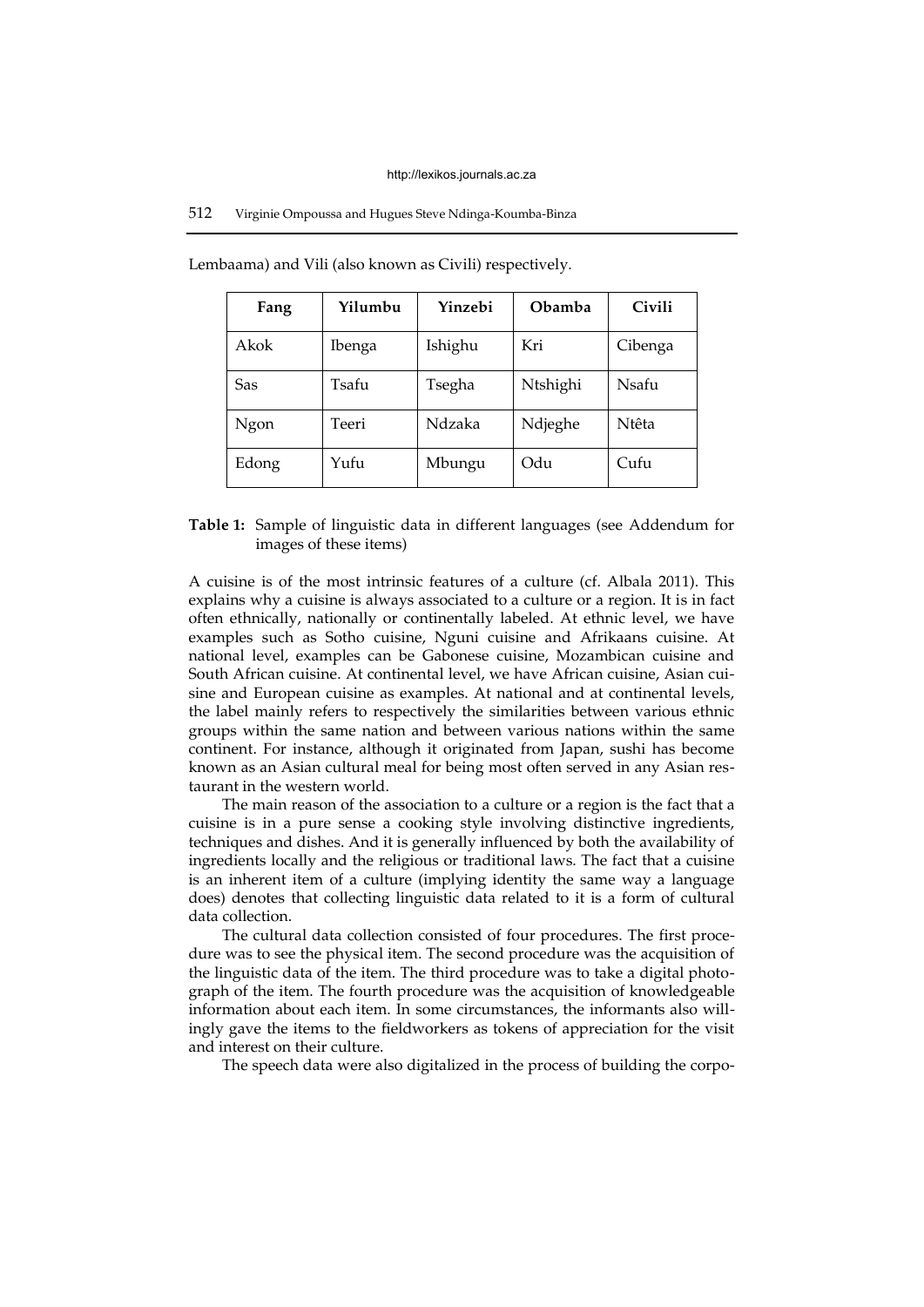ra in Microsoft Excel sheets. The speech data are included on the corpus in the form of orthographic and phonetic transcriptions.

# **4. Macrostructural Issues and Decisions**

Like most dictionaries of Gabonese native languages, the planned dictionary has to encounter a number of macrostructural challenges. The current project is concerned with the following issues, i.e. the orthography of Gabonese languages, the lemmatization, and ordering as well as terminology equivalences in French.

# **4.1 Alphabet and orthography**

As it has been mentioned earlier, native Gabonese languages are unwritten languages to date. Nevertheless, various proposals have been made to put Gabonese languages in writing (cf. Raponda-Walker 1932, Hombert 1990, Mayer 1990, Idiata 2002, Maloughou Mangama 2009, Ndinga-Koumba-Binza and Roux 2009 and Ndinga-Koumba-Binza 2010a). It is unfortunate that "none of the proposals have yet received government accreditation to be taught and used in schools" (Ndinga-Koumba-Binza and Saphou-Bivigat 2012: 240). In addition, there also exist proposals specific to a particular language such Civili (Ndinga-Koumba-Binza 2010c), Fang (Afane Otsaga 2010), Yilumbu (Mavoungou 2010a) and Yipunu (Soami 2010b). It even appears awkward that related languages such as Civili, Yilumbu and Yipunu have three different orthography proposals.

Following Ndinga-Koumba-Binza and Roux (2009), contributors in Hubert and Mavoungou (2010) reflected on a unified, harmonized and standardized orthographic system for all Gabonese languages. Their proposal is a revised version of the proposal adopted at the national experts' workshop in April 1999 (cf. Idiata 2002). The proposal in Hubert and Mavoungou (2010) takes into account a number of issues raised in previous proposals (especially those contained in Raponda-Walker 1932, Mavoungou 2010a, Afane Otsaga 2010, Soami 2010b and Ndinga-Koumba-Binza 2010c) and by Ndinga-Koumba-Binza and Roux (2009).

The current dictionary project makes use of the latter proposal, which is unifying and harmonizing as suggested in Hubert and Mavoungou (2010). It is a proposal that bears a maximum of community-acceptable criteria mentioned by Ndinga-Koumba-Binza and Roux (2009) for a user-friendly orthographic system.

Ndinga-Koumba-Binza and Roux (2009: 101) suggest that a writing system for the minor languages such as those of Gabon should be based on:

(i) phonological characteristics,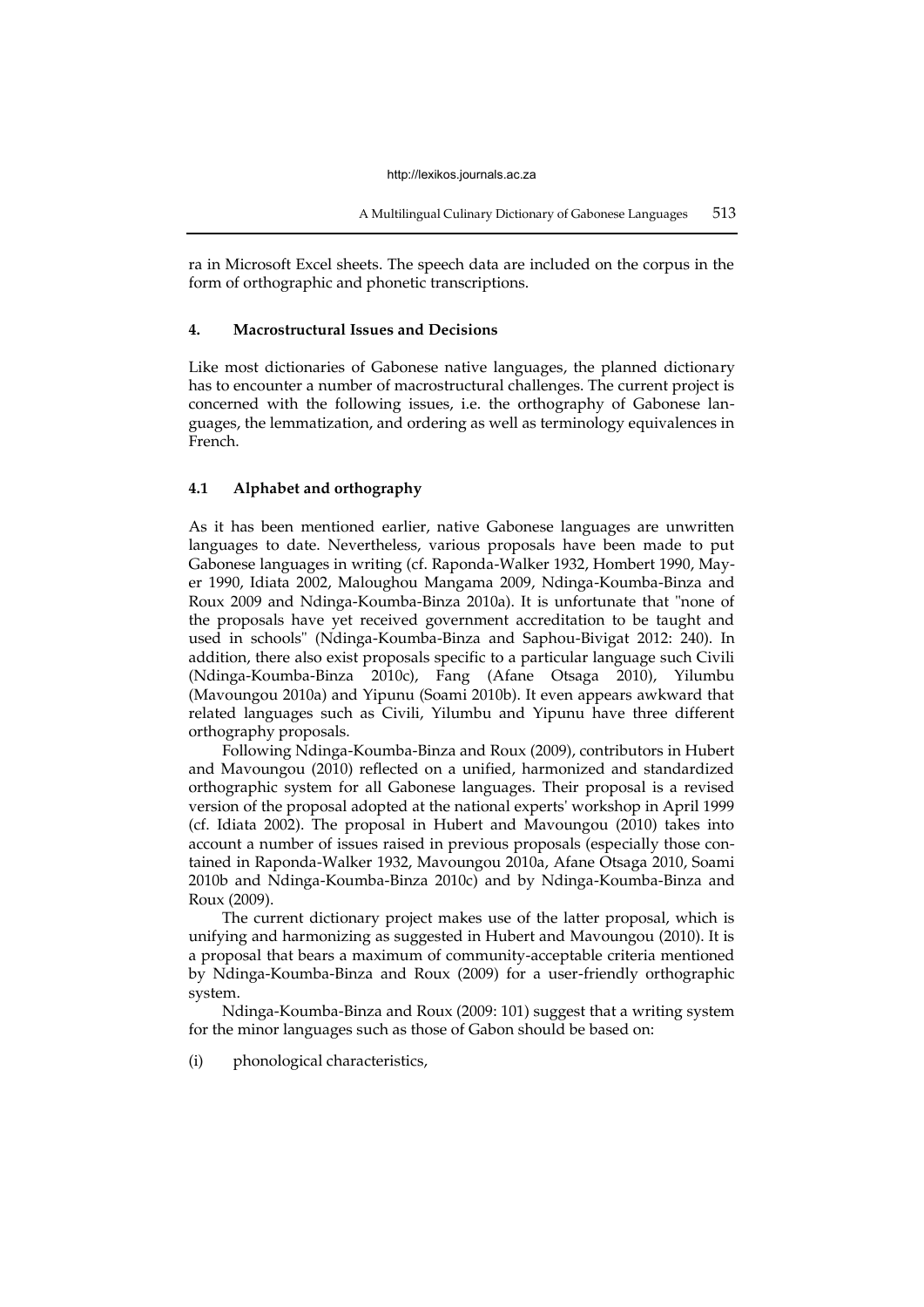- (ii) an alphabet for orthographic purposes, including writing, reading, punctuation and capital letters rules,
- (iii) user-friendliness in learning and writing,
- (iv) minimum of problems in readability,
- (v) machine printability, and
- (vi) uniformity for all Gabonese languages

# **4.2 Word tradition lemmatization**

As far as the structure of the lemma is concerned, the projected dictionary follows the tradition adopted in most dictionary projects in Gabon, i.e. word tradition lemmatization (cf. Ndinga-Koumba-Binza and Saphou-Bivigat 2012: 242). This means that lexical items of the lemmata enter in their complete structural form according the word division and are lemmatized with their noun prefixes. It is seen in Mavoungou (2010b) that the custom in Gabonese lexicography with regard to word division is to write conjunctively in all lexical instances (the word is prefix + stem) and disjunctively in morphosyntactic and verbal declinations (predicates, copulas, verbs, etc. are separated from each other in a phrase or sentence).

It is our view that both word tradition and the word division adopted by this dictionary contribute more to the dictionary user-friendliness than the stem tradition and any other word division. In fact, the general public who the dictionary is targeted to is not only mostly acquainted with the French word division, but also may not understand the segmentation of the prefix from the stem.

## **4.3 Terminology equivalence issue**

Terminology equivalence has been an issue in both bilingual lexicography and translation studies (cf. Adamska-Sałaciak 2010, Wiegand 2002 and Koller 1995). In fact, very often lexicographers are faced with the "*absence of lexical equivalence*" (Hohulin 1986: 43) or with no "*perfect interlingual correspondence*" (Adamska-Sałaciak 2011: 2) from one language to another. Adamska-Sałaciak (2011: 2) indicates that the "*reasons for this can be located on three interrelated planes: language structure itself, the extralinguistic world, and the human mind* ".

The situation appears to be the same in the context of Gabonese native languages to French and vice versa when it comes to cooking and gastronomic items. In this case, the extralinguistic world, i.e. differences on culinary habits which are founded on cultural differences, is the main reason for terminology equivalence issues of the planned dictionary.

Nevertheless, as the terminology equivalence issue has been variously dealt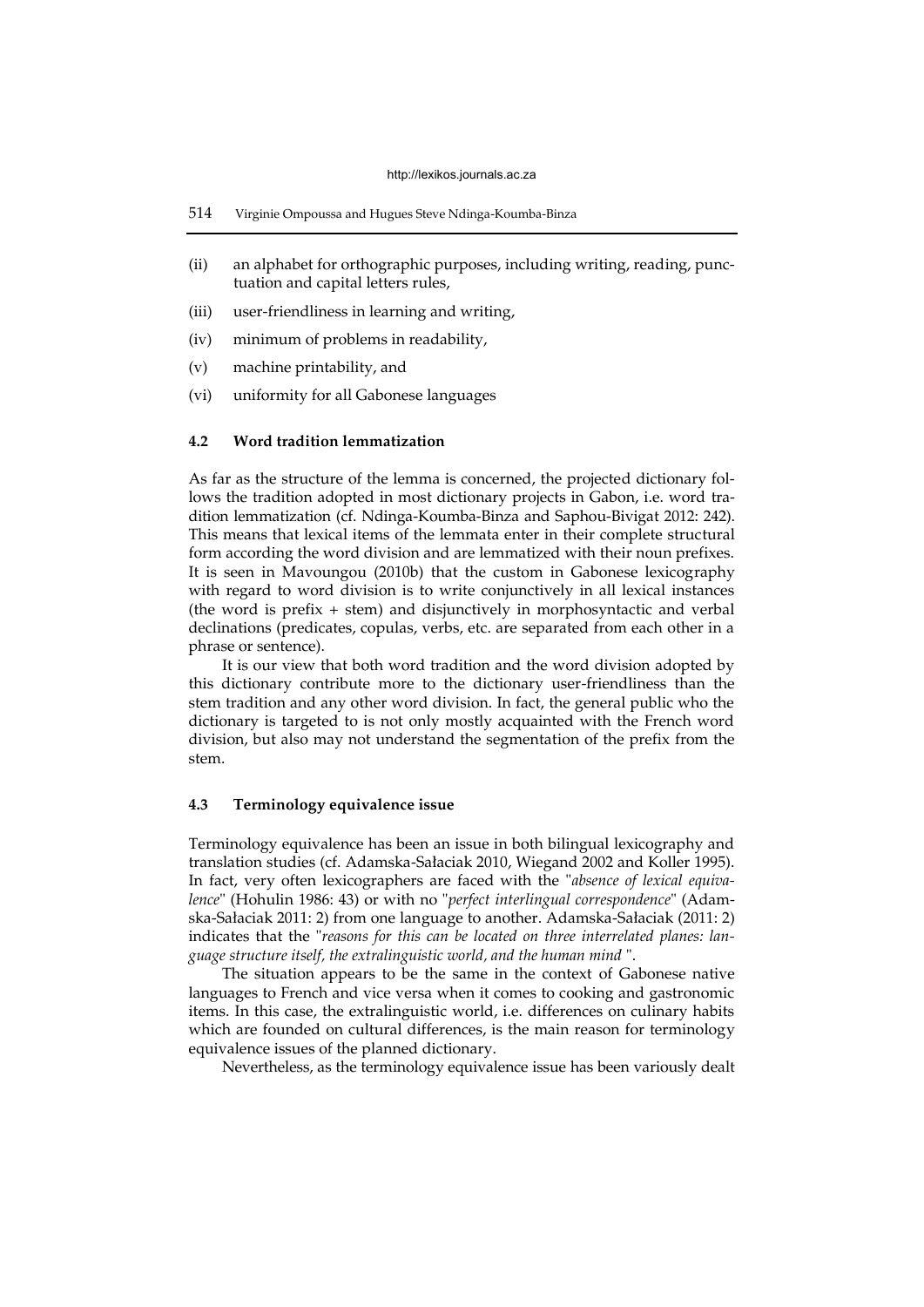with in the lexicographic literature (cf. Zgusta 1987, Gouws 1996 and 2002, Wiegand 2002, and Adamska-Sałaciak 2010 and 2011), a number of strategies exist for dealing with lexicographic equivalence cases. For the present study, all linguistic data were recorded in the mother-tongue of the informants with translation in French.

The interviewees provided the translation in French whenever possible, and the fieldworkers had to require the help of other informants when an interviewee could not provide a French equivalence of any lexical item. A third alternative for the determination of lexical equivalence was to check in existing dictionaries of Gabonese languages (including Gabonese French dictionaries such as Dodo-Bounguendza 2008, 2010 and 2013; Ditougou 2009 and Mavoungou *et al.* 2014). This alternative was also for the verification of translations obtained from interviewees.

Loanword adoption is found among other strategies for translation as part of solving the terminology equivalence issue. In the direction from French to Gabonese native languages, the equivalence issue is often solved with the fact the latter record a great number of loanwords adopted from the former. The examples below in **(1)** show a few of adoptives from French (Fr.) into Civili (Civ.), Yilumbu (Yil.), Yinzebi (Yin.) and Pove (Pov.).

**(1)** a. zoni (Civ.) <Fr. oignon "*onion*" b. sukila (Yil.) <Fr. sucre "*sugar*" c. ingata (Yin.) <Fr. gateau "*cake*" d. nyonde (Pov.) <Fr. oignon "*onion*"

There also exist a great deal of loanwords adopted from other European languages such as English (Eng.) and Portuguese (Port.). A few examples for the word "*rice*" in Civili (Civ.), Pove (Pov.), Yipunu (Yip.) and Myene (Mye.) are contained in **(2)** below.

**(2)** a. loosu (Civ.) <Port. aroz b. oresi (Mye.) <Eng. rice c. uresi (Yip.) <Eng. rice d. mulesu (Pov.) <Port. aroz

On the other hand, in the direction from Gabonese native languages to French, the issue is more complicated with the total absence of lexical equivalence of Gabonese culinary and food realities in the French language. In fact, when the encounter between Western civilization and African cultures took place, the latter were mainly in a receiving position and thus had less influence on the former. This explains why there are very few African loanwords in European languages compared to European loanwords in African languages. Medjo Mvé (2007) believes that the French language is in the process of evolving as it is more and more including in its lexicon African loanwords such as Gabonese native language words. This is particularly true of Gabonese French. The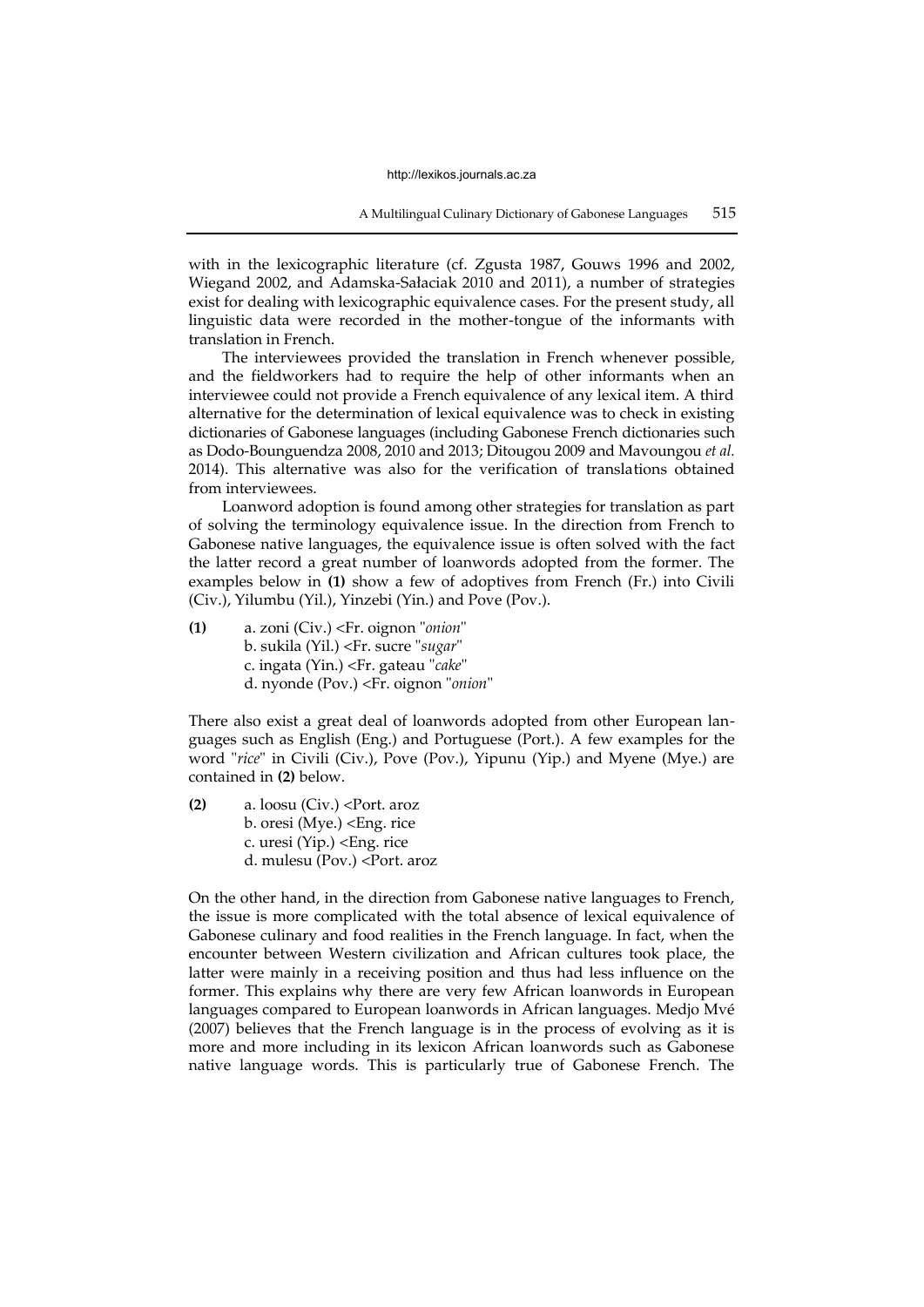examples below in **(3)** show some of the rare African loanwords in Gabonese French related to culinary lexicon. The source languages of these loanwords are Myene (Mye.), Fang, Yipunu (Yip.) and Teke.

**(3)** a. odika <Mye. "fruit of *Irivingia Gabonensis*" b. folong <Fang. "a type of vegetable" c. musungu <Yip. sugarcane wine<sup>1</sup> d. safou <Civ. "fruit of *Burseraceae Dacryodes Edulis*" 2 d. nkumu <Teke. "a type of vegetable" (*Gnetum Africanum*) e. nyembwe <Mye. "palm nut sauce"

The second strategy for translation of items from Gabonese native languages into French was the use of local designations. This is mainly based on Gabonisms, i.e. particular Gabonese lexical items and expressions found in French the way it is spoken in Gabon (cf. Mavoungou 2013, Dodo-Bounguendza 2008, Ompoussa 2008 and 2011, Bagouendi-Bagère Bonnot 2007). Most of these lexical items and collocations are formed through calque and semantic shifts when equivalences do not exist in French. The following examples in **(4)** are noted in French from languages such as Myene (Mye.), Pove (Pov.), Civili (Civ.) and Yinzebi (Yin.).

**(4)** a. odika (Mye.): chocolat indigène (fruit of *Irivingia gabonensis*) 3 b. ngoya (Pov.): sanglier (*potamochoerus suinae*) 4 c. cilemba (Civ.): feuilles de manioc (leaves of *manihot esculenta*) 5 d. bukulu (Yin.): oseille à petites feuilles (*Hibiscus Sabdariffa*) 6

# **4.4 Thematic and alphabetic ordering**

One of the key components in the nomenclature of the planned dictionary is its thematic and alphabetic ordering. This determines the type of the dictionary in planning. In fact, although it is planned to be a multilingual translation dictionary, the planned dictionary cannot avoid containing a number of encyclopedic features such as the ordering, the full definition of extralinguistic and cultural items as well as the pictorial illustrations.

Thematic and alphabetic ordering is common practice in encyclopedic dictionary compilation. According to Stark (2011: 101), the "advantages of alphabetical order are its familiarity, fixed nature, and objectivity... The benefits of alphabetical order are so enduring that some dictionaries with thematic content have opted to arrange their themes alphabetically". The planned dictionary is indeed a thematic dictionary since it is intended that the macrostructural nomenclature is to be organized in themes and the themes will be arranged alphabetically. Entries will also be presented alphabetically within each theme.

Thus, the ordering organization will presumably look as follows below in **(5)** where uppercase letters A, B and C denote the themes, the lowercase letters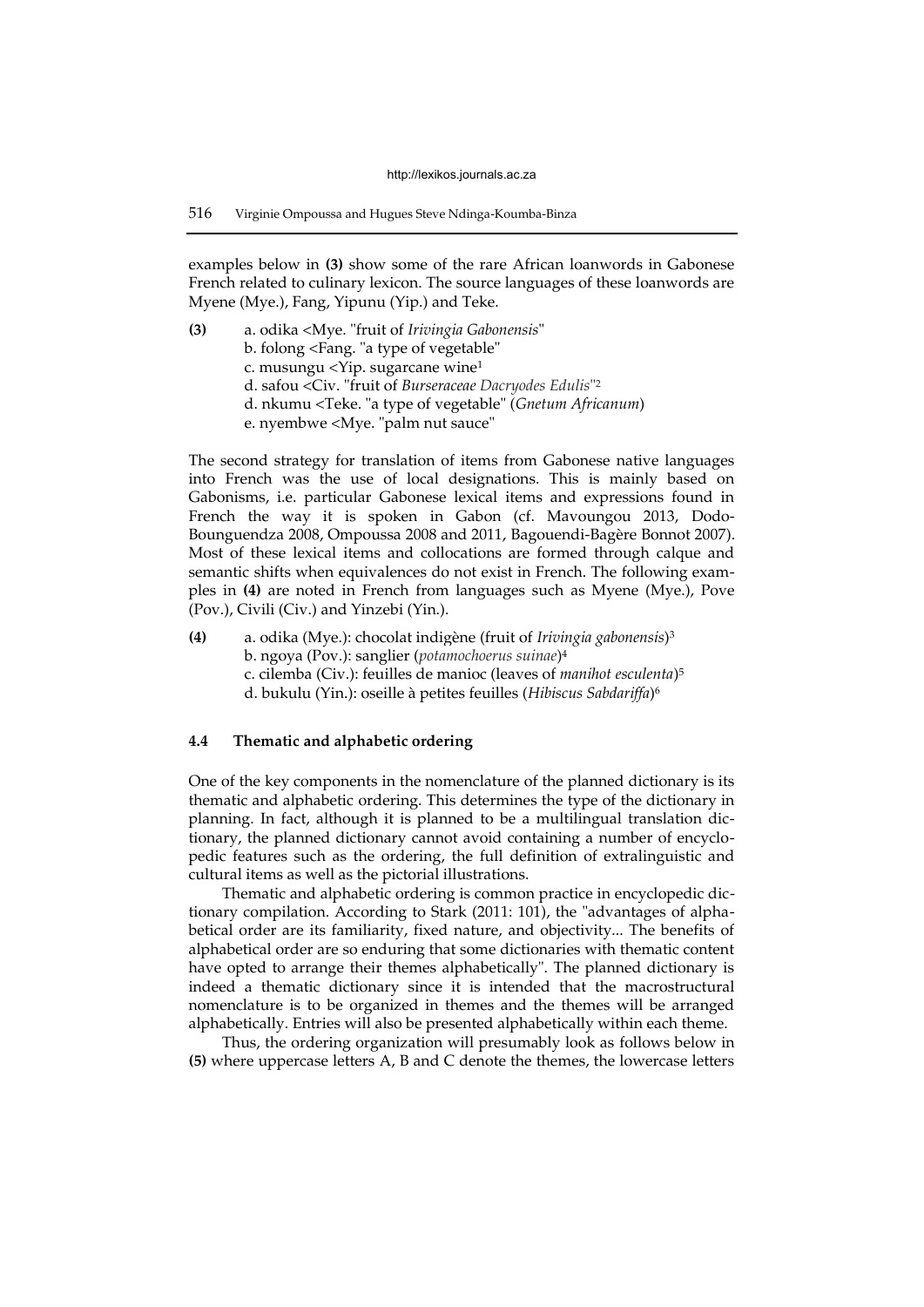a, b, c, etc. indicate the sub-theme and the Arabic numbers characterize the entries in a sub-theme.

**(5)**

- A. Cookware
- B. Dishes
- C. Food and ingredients
- a. Dairy
- b. Drinks
- c. Fish
- d. Fruits
	- 1. apricot 2. banana 3. cherry 4. lemon 5. mango 6. orange
- 
- e. Meat Poultry
- g. Sea food
- h. Species
- i. Vegetables
	- 1. broccoli
		- 2. cabbage
		- 3. carrot
		- 4. lettuce
	- 5. spinach
- j. Kitchen
- k. Recipes

## **5. Concluding Remarks**

Studies on Gabonese cultures and languages have paid little attention to culinary habits and gastronomic potentialities of Gabon. This article has reported on an ongoing dictionary compilation project, which is the lexicographic component of a general ethnolinguistic project on the culinary traditions of multilingual and multicultural Gabon. This paper has focused mainly on the dictionary basis (data and sources) and on various macrostructural issues of the planned dictionary.

This project contributes to the strategic planning of Gabonese lexicography as it opens with a first of its kind perspective within the field in Gabon. A further contribution of the project is that it should reveal the development of the natural Bantu common lexicon as it tests the hypothesis on the shared cultural heritage of Gabonese ethnolinguistic groups.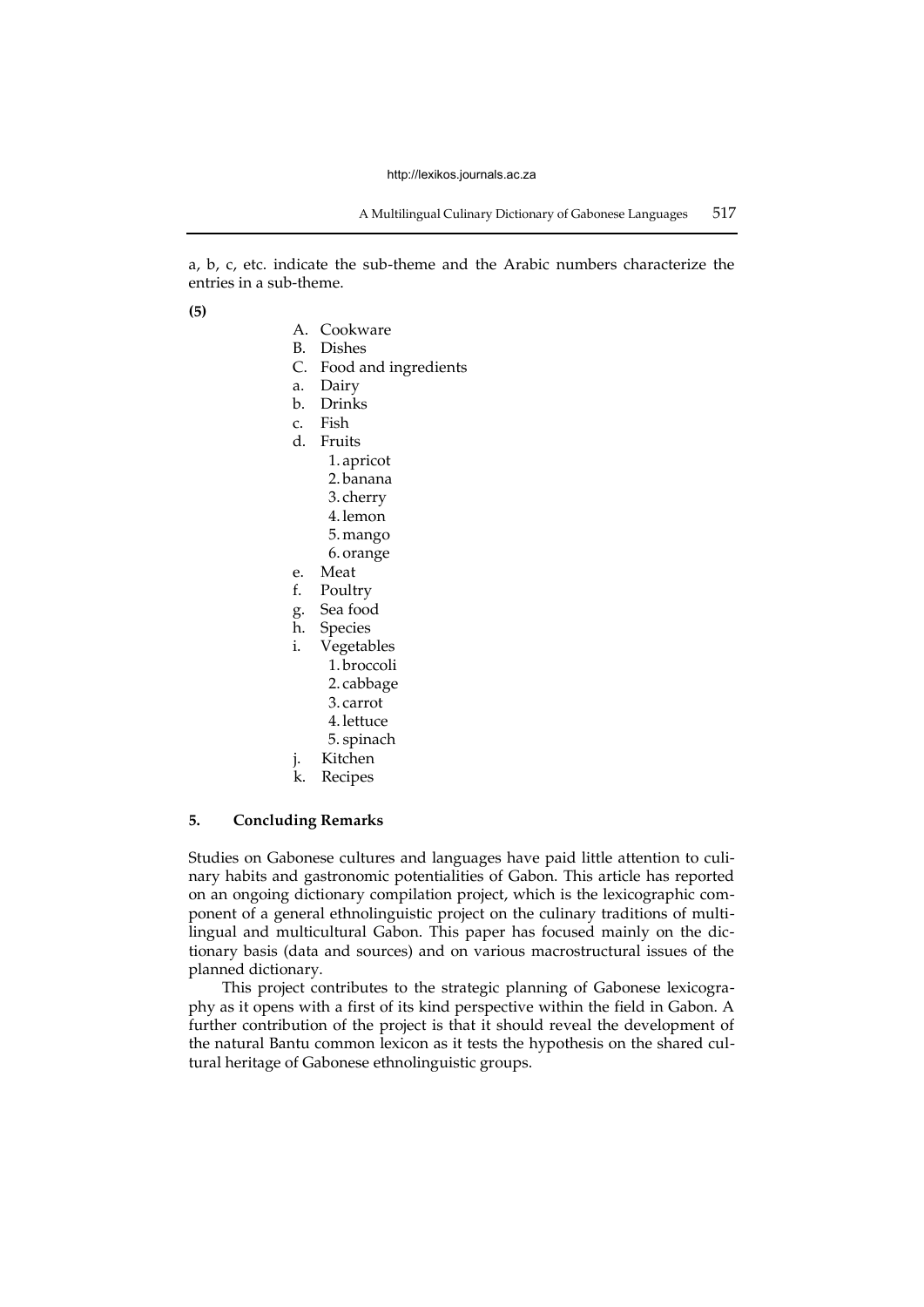# 518 Virginie Ompoussa and Hugues Steve Ndinga-Koumba-Binza

Finally, the compilation and production of such a dictionary will also give sense to the perception by Emejulu (2000: 53) to "identifying possible problem areas and providing a working platform for rational and profitable/profitmaking lexicographic development in a multi-cultural and multilingual set up". It is herein believed that Gabonese lexicography would succeed in such a perspective in producing dictionaries for cultural domains like the one planned in the present article.

# **Notes**

- 1. **Musungu** (originally from Yipunu) and **malamba** (originally from Fang) are the lexical items for sugarcane wine in Gabonese French.
- 2. This fruit of *Burseraceae dacryodes edulis* is also known as **atanga** in Gabonese French.
- 3. In Gabonese French **odika** (which is originally a Myene word) is an alternative for the Gabonism *chocolat indigène* (which literally means "indigenous chocolate", but has nothing to do with normal chocolate except for the similar color).
- 4. In Standard French, the common name for *potamochoerus suinae* (which only exists in Africa and Madagascar) is **potamochère**. It is however called **sanglier** in Gabonese French due to its resemblance with *sus scrofa*, commonly known as **sanglier** in European French and **boar** in English. *Sus scrofa* does not live in Africa.
- 5. *Manihot esculenta* is known as **cassava** or **Brazilian arrowroot** in English, **manioc** in French and **tapioca** in other languages such as Spanish and Portuguese. In Gabonese cuisine, the root (known as **tubercule** in Gabonese French) is eaten as potato or as flour (a traditional bread commonly known as **baton de manioc** in Gabonese French is also made from it) and the leaves as vegetables.
- 6. *Hibiscus Sabdariffa* is commonly known as **roselle** in English and is eaten in Gabonese cuisine as a vegetable often mixed with sardine or any other fish. A beverage commonly known in Gabonese French as **bissap** is also made from it. The beverage is sweet when mixed with sugar or honey.

# **Acknowledgements**

The authors which to thank the groups of the students in the Language Sciences Department at Omar Bongo University who labored as fieldworkers of the research contained in this article. The second author, holder of a Research Career Advancement (RCA) Fellowship, is also grateful to the National Research Foundation (NRF) in South Africa for this fellowship. The authors alone are responsible for any particular view or shortcoming this article may contain.

# **References**

## **Dictionaries and Encyclopedias**

**Albala, K. (Ed.).** 2011. *Food Cultures of the World Encyclopedia*. Santa Barbara, CA: Greenwood.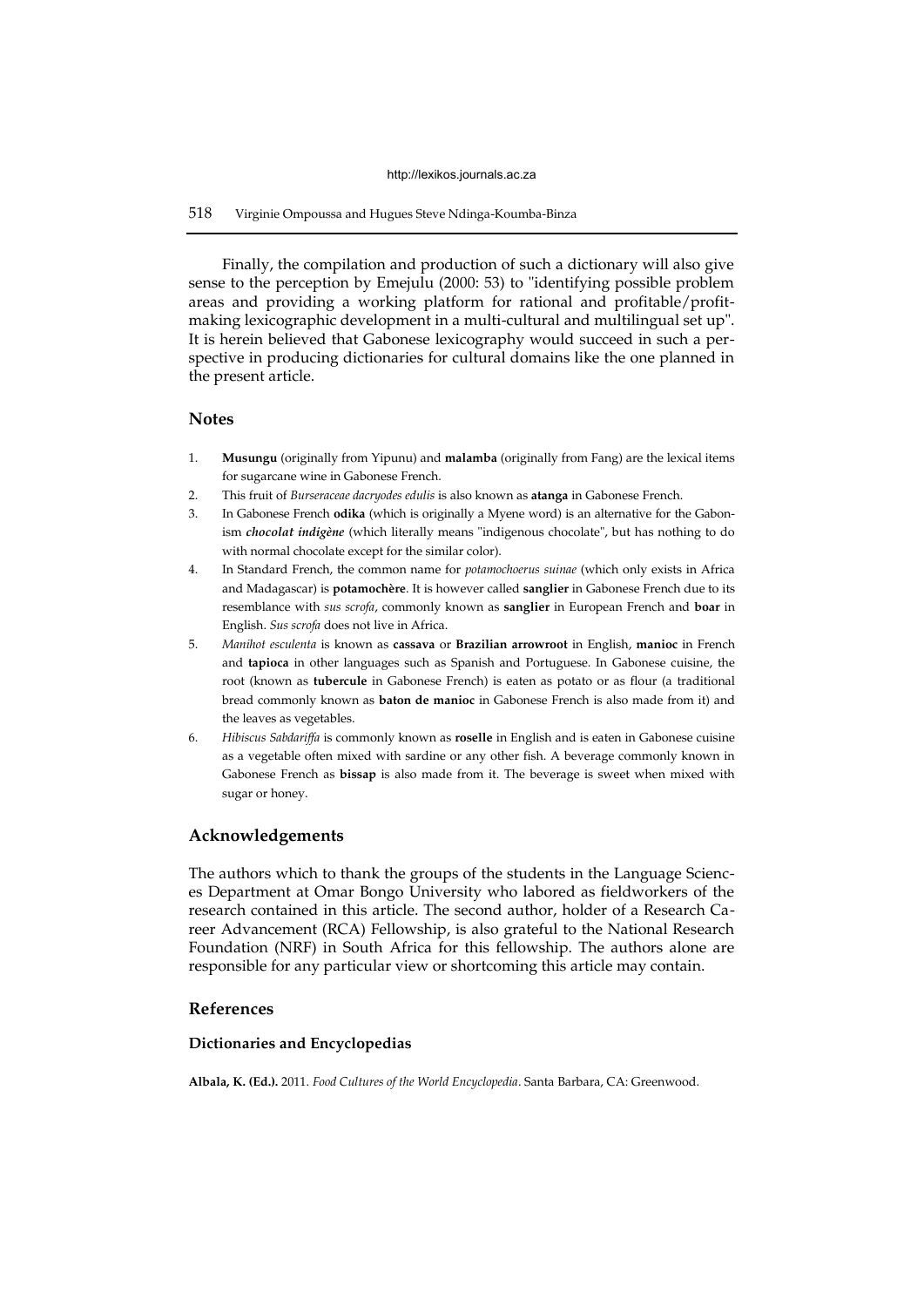- **Biton, A.** 1907. *Dictionnaire français–ndumu et ndumu–français, précédé d'éléments de grammaire.* Nantes: Imprimerie Bourgeois.
- **Boucher, K. and S. Lafage.** 2000. *Le lexique français du Gabon (entre tradition et modernité)*. *Le Français en Afrique* 14. Special Issue. Nice: Institut de Linguistique Française.
- **Ditougou, L.** 2009. *On est ensemble: 852 mots pour comprendre le français du Gabon.* Libreville: Editions Raponda-Walker.
- **Dodo-Bounguendza, E.** 2008. *Dictionnaire des gabonismes*. Paris: L'Harmattan.
- **Dodo-Bounguendza, E.** 2010. *Diagnostic du français du Gabon. Guide pratique destiné aux journalistes, politiques, administratifs et universitaires.* Libreville: Les Editions Ntsame.
- **Dodo-Bounguendza, E.** 2013. *Dictionnaire du parler toli–bangando. Argot des jeunes gabonais*. Libreville: Les Editions Ntsame.
- **Crystal, D.** 2008. *A Dictionary of Linguistics and Phonetics*. Sixth edition. Malden, MA: Blackwell Publishing.

**Galley, S.** 1964. *Dictionnaire fang–français/français–fang*. Neuchatel: Henri Messeiller.

- **Idiata, D.F. and L. de Nadillac.** 2012. *Dictionnaire isangu–français*. Libreville: Editions du CENAREST.
- **ILALOK (Institut des Langues Locales au Kouilou).** 2008. *Dictionnaire vili–français*/*Mpisukulu bi kum' bi tshi vili ku tshi mputu*. Paris: L'Harmattan.
- **Lemoine, G.M.** 1994. *Petit dictionnaire français–gisira–ngosi (Mandji–Ndolu) et éléments des verbes.* Libreville: Multipress.
- **Marichelle, C.** 1902. *Dictionnaire français–vili*. Loango: Imprimerie de la Mission.
- **Mavoungou, P.A. and B. Plumel.** 2010. *Dictionnaire yilumbu–français*. Libreville: Editions Raponda-Walker.
- **Mavoungou, P.A., F. Moussounda Ibouanga and J.A. Pambou.** 2014. *Le dico des makaya et des mamadou. Contribution à l'étude du français du Gabon*. Libreville: Editions Odette Maganga.
- **Mickala Manfoumbi, R.** 2004. *Lexique pove–français/français–pove*. Libreville: Editions Raponda-Walker.
- **Mickala Manfoumbi, R.** 2011. *Dictionnaire des noms personnels punu*. Paris: Editions Alpha-Omega.

**Mickala Manfoumbi, R.** 2012. *Dictionnaire des noms personnels pove*. Paris: Editions Alpha-Omega.

**Mintsa, J.** 2013a. *Dictionnaire français–fang/fang–français*. Morrisville, NC: Lulu Press.

- **Moussounda Ibouanga, F.** 2011. *Français du Gabon: approches sociolinguistiques et lexicographiques (le toli bangando).* Paris: Editions Universitaires Européennes.
- **Raponda-Walker, A.** 1995. *Dictionnaire français–mpongwé*. Libreville: Editions Raponda-Walker.
- **Van der Veen, L. and S. Bodinga-bwa-Bodinga.** 2002. *Gedandedi sa geviya/Dictionnaire geviya français*. Louvain/Paris/Sterling: Peeters Publishers.

## **Other Literature**

- **Adamska-Sałaciak, A.** 2010. Examining Equivalence. *International Journal of Lexicography* 23(4): 387- 409.
- **Adamska-Sałaciak, A.** 2011. Between Designer Drugs and Afterburners: A Lexicographic-semantic Study of Equivalence. *Lexikos* 21: 1-22.
- **Afane Otsaga, T.** 2010. Propositions pour l'orthographe du fang. Hubert, J. and P.A. Mavoungou (Eds.). 2011. *Ecriture et standardisation des langues gabonaises*: 187-190. Stellenbosch: SUN Press.
- **Akomo-Zoghe, C.S.P.** 2010. *Parlons fang. Culture et langue des fang du Gabon et d'ailleurs.* Paris: L'Harmattan.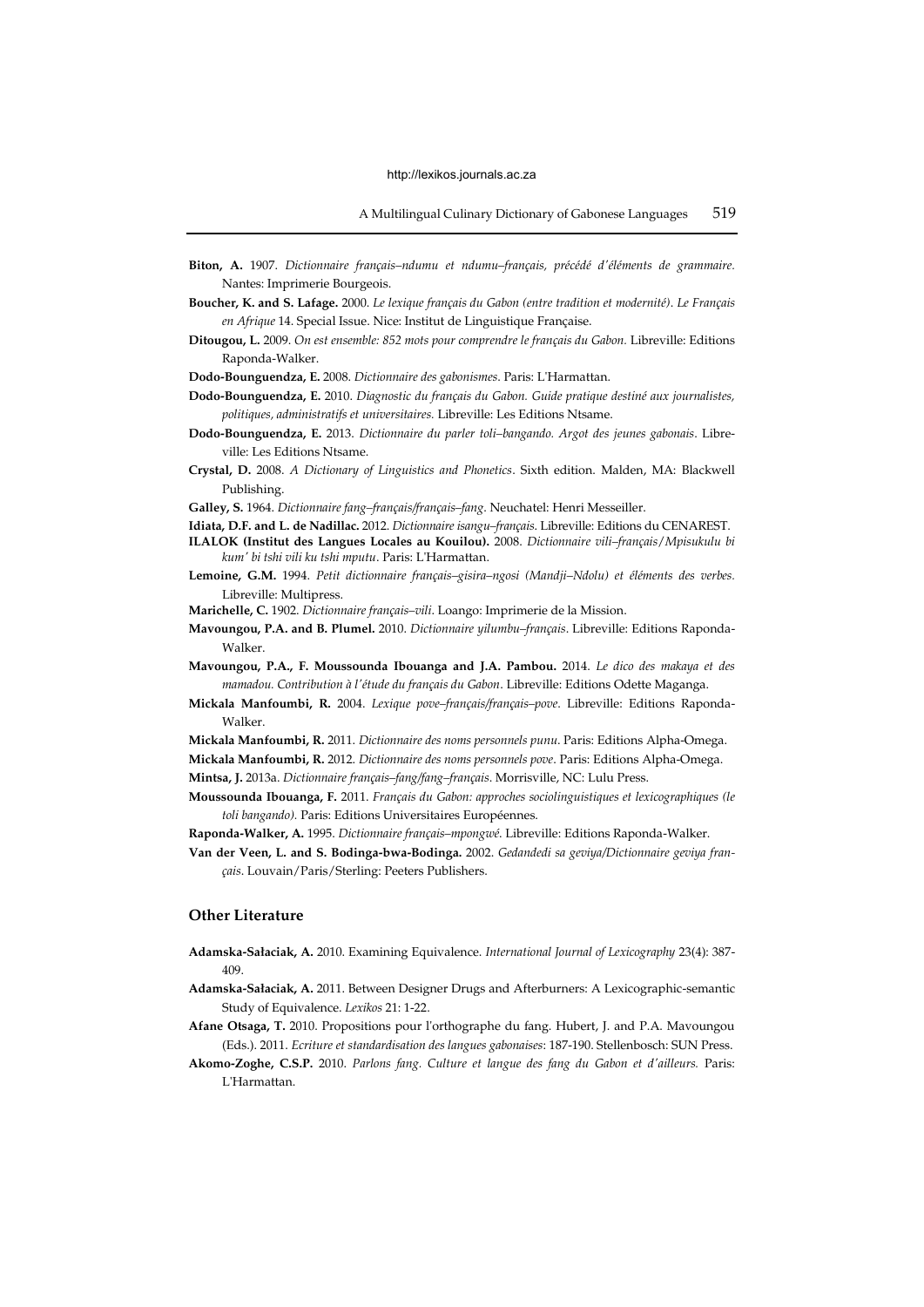- **Bagouendi-Bagère Bonnot, D.** 2007. *Le français au Gabon: représentations et usages*. Unpublished Ph.D. thesis. Aix-en-Provence: Université de Provence.
- **Balandier, G. and J.C. Pauvert.** 1952. *Les villages gabonais: aspects démographiques, économiques, socio*logiques, projets de modernisation. Mémoires de l'Institut d'Etudes Centrafricaines N<sup>0</sup>5. Montpellier: Imprimerie Charité.
- **Ekwa Ebanega, G.M. and F. Tomba Moussavou.** 2006. Des considérations sur la lexicographie et la linguistique au Gabon. *Lexikos* 16: 239-250.
- **Ekwa Ebanega, G.M. and F. Tomba Moussavou.** 2008. A Survey of the Dictionary Use of Gabonese Students at Two South African Universities. *Lexikos* 18: 349-365.
- **Emejulu, J.D.** 2000. Lexicography, an Economic Asset in Multilingual Gabon. *Revue Gabonaise des Sciences du Langage* 1: 51-69.
- **Etsio, E.** 1999. *Parlons téké. Langue et culture du Congo et Gabon.* Paris: L'Harmattan.
- **Gouws, R.H.** 1996. Bilingual Dictionaries and Communicative Equivalence for a Multilingual Society. *Lexikos* 6: 14-31.
- **Gouws, R.H.** 2002. Equivalent Relations, Context and Cotext in Bilingual Dictionaries. *Hermes* 28: 195-209.
- **Granberry, J.** 1993. *A Grammar and Dictionary of the Timucua Language*. Tuscaloosa: The University of Alabama Press.
- **Hohulin, E.L.** 1986. The Absence of Lexical Equivalence and Cases of its Assymmetry. *Lexicographica* 2: 43-52.
- **Hombert, J.M.** 1990. Présentation de l'alphabet des langues du Gabon. *Revue Gabonaise des Sciences de l'Homme* 2: 97-103.
- **Hubert, J.** 1995. *Rapidolangue. Méthode d'apprentissage des langues nationales. Volume 1 (fang, inzebi, lembaama, omyene, yipunu).* Libreville: Editions Raponda-Walker.
- **Hubert, J.** 1997. *Rapidolangue. Méthode d'apprentissage des langues nationales. Volume 2 (ikota, ghetsogho).* Libreville: Editions Raponda-Walker.
- **Hubert, J.** 2010. Etat des lieux sur l'enseignement des langues gabonaises. Hubert, J. and P.A. Mavoungou (Eds.). 2010. *Ecriture et standardisation des langues gabonaises*: 5-28. Stellenbosch: SUN Press.
- **Hubert, J. and P.A. Mavoungou (Eds.).** 2010. *Ecriture et standardisation des langues gabonaises*. Stellenbosch: SUN Press.
- **Idiata, D.F.** 2002. *Il était une fois les langues gabonaises*. Libreville: Editions Raponda-Walker.
- **Idiata, D.F.** 2006. *Parlons isangu. Culture et langue des bantu-masangu du Gabon.* Paris: L'Harmattan.
- **Koller, W.** 1995. The Concept of Equivalence and the Object of Translation Studies. *Target* 2: 191-222.
- **Kwenzi Mikala, J.T.** 1988. L'identification des unités-langues gabonaises et leur classification interne. *Muntu* 8: 54-64.
- **Kwenzi Mikala, J.T.** 1989. Contribution à l'inventaire des parlers bantu du Gabon. *Pholia. Revue du Laboratoire de Phonétique et Linguistique Africaine* 2: 103-110.
- **Kwenzi Mikala, J.T.** 2008. *Les noms des personnes chez les Bantu du Gabon*. Paris: L'Harmattan.
- **Kwenzi Mikala, J.T. and J. Bigoundou.** 1999. La pêche: une technique d'acquisition des Bapunu du Sud-Gabon. *iBoogha* 3: 133-148.
- **Lisimba, M.** 1997. *Les noms de villages dans la tradition gabonaise.* Saint-Maur: Editions Sépia.
- **Loembe, G.** 2005. *Parlons vili. Langue et culture de Loango.* Paris: L'Harmattan.
- **Lwoga, E.T., P. Ngulube and C. Stilwell.** 2010. Understanding Indigenous Knowledge: Bridging the Knowledge Gap through a Knowledge Creation Model for Agricultural Development.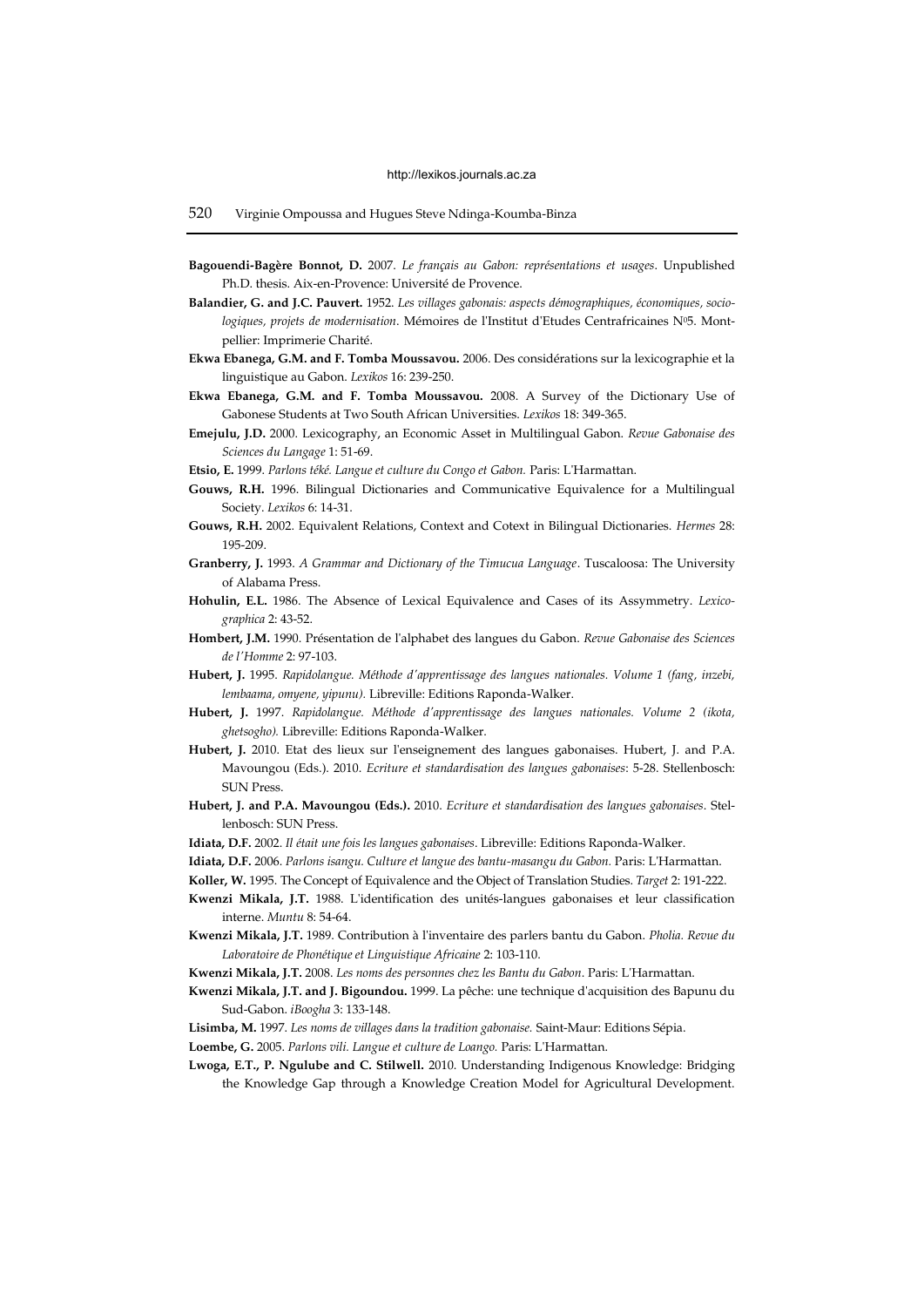*South African Journal of Information Management* 12(1), Art. #436, 8 pages. DOI: 10.4102/ sajim.v12i1.436.

- **Mabik-ma-Kombil.** 2001. *Parlons yipunu. Langue et culture des punu du Gabon-Congo.* Paris: L'Harmattan.
- **Malekou, P.E.** 2007. *Les anthroponymes et les toponymes gisir: proposition d'un modèle de dictionnaire.* Unpublished M.A. thesis. Libreville: Université Omar Bongo.
- **Maloughou Mangama, M.E.** 2009. Un système alphabétique pour les langues gabonaises? Ondo Mebiame, P. (Ed.). 2007. *Quel avenir pour les langues et cultures du Gabon?*: 163-176. Libreville: Editions CUI-Gabon.
- **Mavoungou, P.A.** 2010a. Propositions pour l'orthographe du yilumbu. Hubert, J. and P.A. Mavoungou (Eds.). 2010. *Ecriture et standardisation des langues gabonaises*: 181-186. Stellenbosch: SUN Press.
- **Mavoungou, P.A.** 2010b. *Lexicographie et confection des dictionnaires au Gabon.* Stellenbosch: SUN Press.
- **Mavoungou, P.A.** 2013. Gabonese French Dictionaries: Survey and perspectives. *Lexikos* 23: 255-272.
- **Mavoungou, P.A. and H.S. Ndinga-Koumba-Binza.** 2010. *Civili, langue des baloango: esquisse historique et linguistique*. Munich: Lincom Europa.
- **Mayer, R.** 1990. Histoire de l'écriture des langues du Gabon. *Revue Gabonaise des Sciences de l'Homme* 2: 65-91.
- **Mayer, R.** 2002. *Histoire de la famille gabonaise*. Libreville: Editions du LUTO.
- **Mba Abessole, P.** 2006. *Aux sources de la culture fang*. Paris: L'Harmattan.
- **Mabika Mbokou, L.** 2012. A Survey Bilingualism in Multilingual Gabon. Ndinga-Koumba-Binza, H.S. and S.E. Bosch (Eds.). 2012. *Language Science and Language Technology in Africa: Festschrift for Justus C. Roux*: 163-175. Stellenbosch: SUN Press.
- **Mearns, M.A.** 2006. *Conservation of Indigenous Knowledge*. Ph.D. thesis. Johannesburg: University of Johannesburg.
- **Mearns, M.A.** 2007. The Basotho Cultural Village: Cultural Tourism Enterprise or Custodians of Indigenous Systems? *Indilinga: African Journal of Indigenous Systems* 6(1): 27-50.
- **Mearns, M.A., A.S.A. du Toit and G. Mukuka.** 2006. Conservation of Indigenous Knowledge at Cultural Villages. *Mousaion* 24(1): 23-50.
- **Medjo Mvé, P.** 2007. Langues gabonaises et évolution du français: aspects sociolinguistiques. *Annales de l'Université Omar Bongo* 13: 285-298.
- **Medjo Mvé, P.** 2011. *Introduction à la langue et la culture des chasseurs-cueilleurs Bakoya (Région de Mékambo, Gabon): avec un petit dictionnaire.* Cologne: Rüdiger Köppe Verlag.
- **Mintsa, J.** 2013b. *Le complet de la langue fang*. Morrisville, NC: Lulu Press.
- **Mwaura, P. (Ed.).** 2008. *Indigenous Knowledge in Disaster Management*. Nairobi: United Nations Environment Programme.
- **Ndinga-Koumba-Binza, H.S.** 2005a. Considering a Lexicographic Plan for Gabon within the Gabonese Language Landscape. *Lexikos* 15: 132-150.
- **Ndinga-Koumba-Binza, H.S.** 2005b. Politique linguistique et éducation au Gabon: un état de lieux. *Journal of Education* 4(1): 97-78. Réduit: Mauritius Institute of Education.
- **Ndinga-Koumba-Binza, H.S.** 2007. Gabonese Language Landscape: Survey and Perspectives. *South African Journal of African Languages* 27(3): 97-116.
- **Ndinga-Koumba-Binza, H.S.** 2010a. Alphabet et écriture: approche historique et cas des langues gabonaises. Hubert, J. and P.A. Mavoungou (Eds.). 2010. *Ecriture et standardisation des langues gabonaises*: 29-67. Stellenbosch: SUN Press.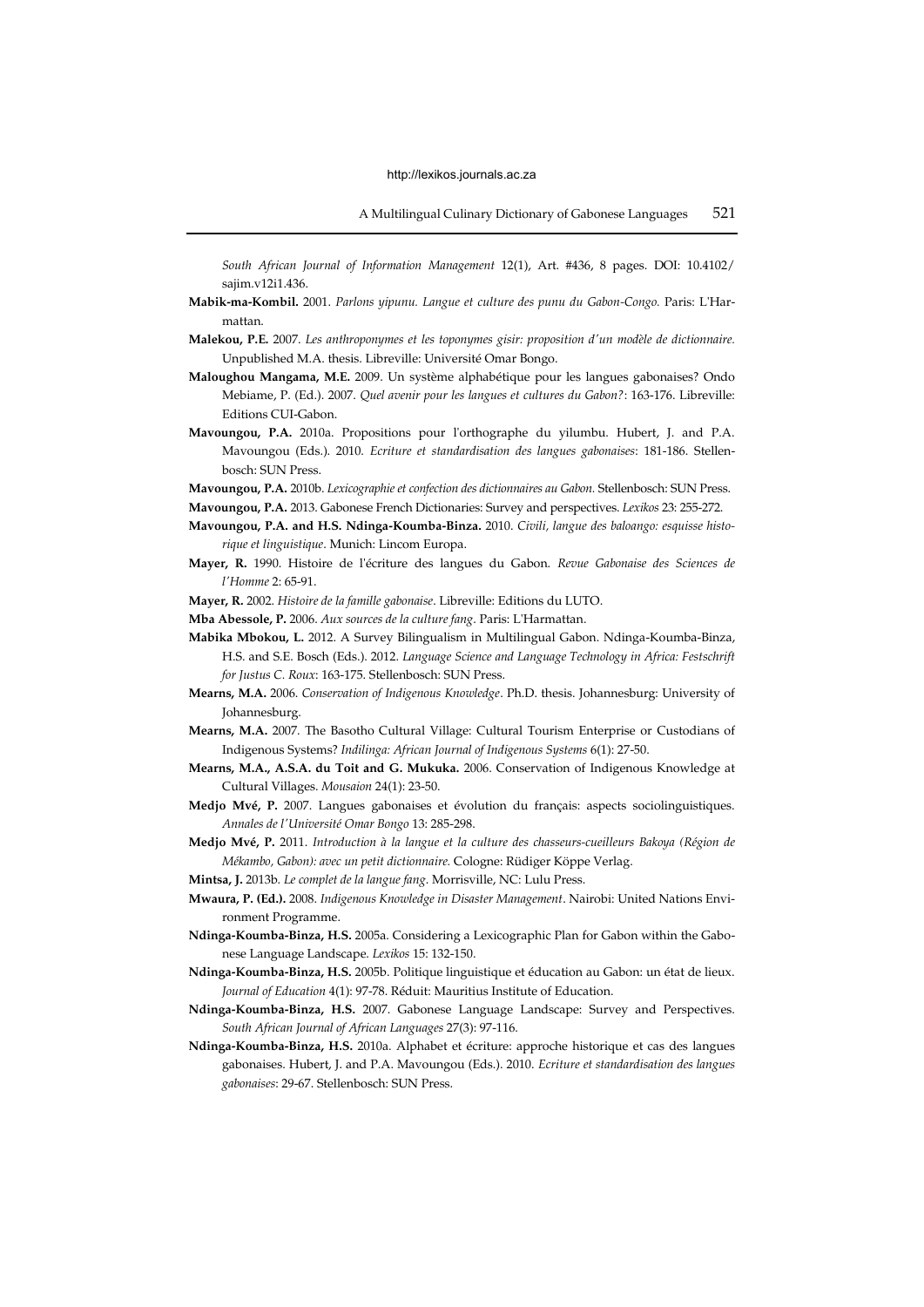## 522 Virginie Ompoussa and Hugues Steve Ndinga-Koumba-Binza

- **Ndinga-Koumba-Binza, H.S.** 2010b. Trends in Gabonese Modern Lexicography. Paper presented at the 15th International Conference of the African Association for Lexicography (AFRILEX) held at the University of Botswana, Gaborone, Botswana, 19–21 July 2010.
- **Ndinga-Koumba-Binza, H.S.** 2010c. Propositions pour l'orthographe du civili. Hubert, J. and P.A. Mavoungou (Eds.). 2010. *Ecriture et standardisation des langues gabonaises*: 191-199. Stellenbosch: SUN Press.
- **Ndinga-Koumba-Binza, H.S.** 2011. From Foreign to National: A Review of the Status of the French Language in Gabon. *Literator* 32(2): 135-150.
- **Ndinga-Koumba-Binza, H.S. and J.C. Roux.** 2009. On writing Gabonese Languages. Batibo, H., R. Dikole, S. Lukusa and R.O.B. Nhlekisana (Eds.). 2009. *Language, Literature and Society. Proceedings of the First International Conference of the Department of African Languages and Literature, University of Botswana, 26–28 June 2008*: 83-106. Gaborone: Associated Printers.
- **Ndinga-Koumba-Binza, H.S. and G. Saphou-Bivigat.** 2012. Dictionary Basis and Lemmatisation for an Encyclopedic Dictionary of Yilumbu. Ndinga-Koumba-Binza, H.S. and S.E. Bosch (Eds.). 2012. *Language Science and Language Technology in Africa: Festschrift for Justus C. Roux*: 237-250. Stellenbosch: SUN Press.
- **Nzang-Bie, Y.** 2001.Vers une éducation multilingue au Gabon: première approche. *Revue Gabonaise des Sciences du Langage* 2: 17-29.
- **Nzang-Bie, Y.** 2002. Le corpus lexicographique dans les langues à tradition orale. *Lexikos* 12: 211- 226.
- **Ompoussa, V.** 2008. *Les particularités lexicales dans le français scolaire au Gabon: le cas de la ville de Port-Gentil.* Ph.D. thesis. Grenoble: Université Stendhal de Grenoble.
- **Ompoussa, V.** 2011. Les fondements psychologiques des mots des jeunes à Libreville. *Mbaandza. Revue d'Etude et d'Analyse Francophones* 1: 75-86.
- **Raponda-Walker, A.** 1932. L'alphabet des idiomes gabonais. *Journal de la Société des Africanistes* 2(2): 139-146. Reprinted in Raponda-Walker, A. (Ed.). 1998. *Les langues du Gabon*: 7-15. Libreville: Editions Raponda-Walker.
- **Raponda-Walker, A.** 1955. Idiomes gabonais: similitudes et divergences. *Bulletin l'Institut d'Etudes Centrafricaines* 10: 211-236. Reprinted in Raponda Walker, A. (Ed.). 1998. *Les langues du Gabon*: 90-136. Libreville: Editions Raponda Walker.
- **Raponda-Walker, A.** 1963. Toponymie de l'Estuaire du Gabon et de ses environs. *Bulletin de l'Institut de Recherches Scientifiques au Congo* 2(2): 87-121.
- **Raponda-Walker, A.** 2002. *Notes d'histoire du Gabon. Suivi de toponymie de l'Estuaire de Libreville et toponymie du Fernan-Vaz et Port-Gentil.* Libreville: Editions Raponda-Walker.
- **Rekanga, J.P.** 2014. *Grammaire du myènè-nkomi*. Libreville: Editions Odette Maganga.
- **Soami, L.S.** 2002. Principes de base de collecte et traitement des données lexicographiques en fonction des types de dictionnaires. Emejulu, J.D. (Ed.). 2002. *Eléments de lexicographie gabonaise*: 85-103. New York: Jimacs-Hillman Publishers.
- **Soami, L.S.** 2010a. *Towards the Development and Application of Representative Lexicographic Corpora for the Gabonese Languages.* Ph.D. thesis. Stellenbosch: University of Stellenbosch.
- **Soami, L.S.** 2010b. Propositions pour l'orthographe du yipunu. Hubert, J. and P.A. Mavoungou (Eds.). *Ecriture et standardisation des langues gabonaises*: 200-204. Stellenbosch: SUN Press.
- **Stark, M.** 2011. *Bilingual Thematic Dictionaries*. Berlin/Boston: Walter de Gruyter GmbH.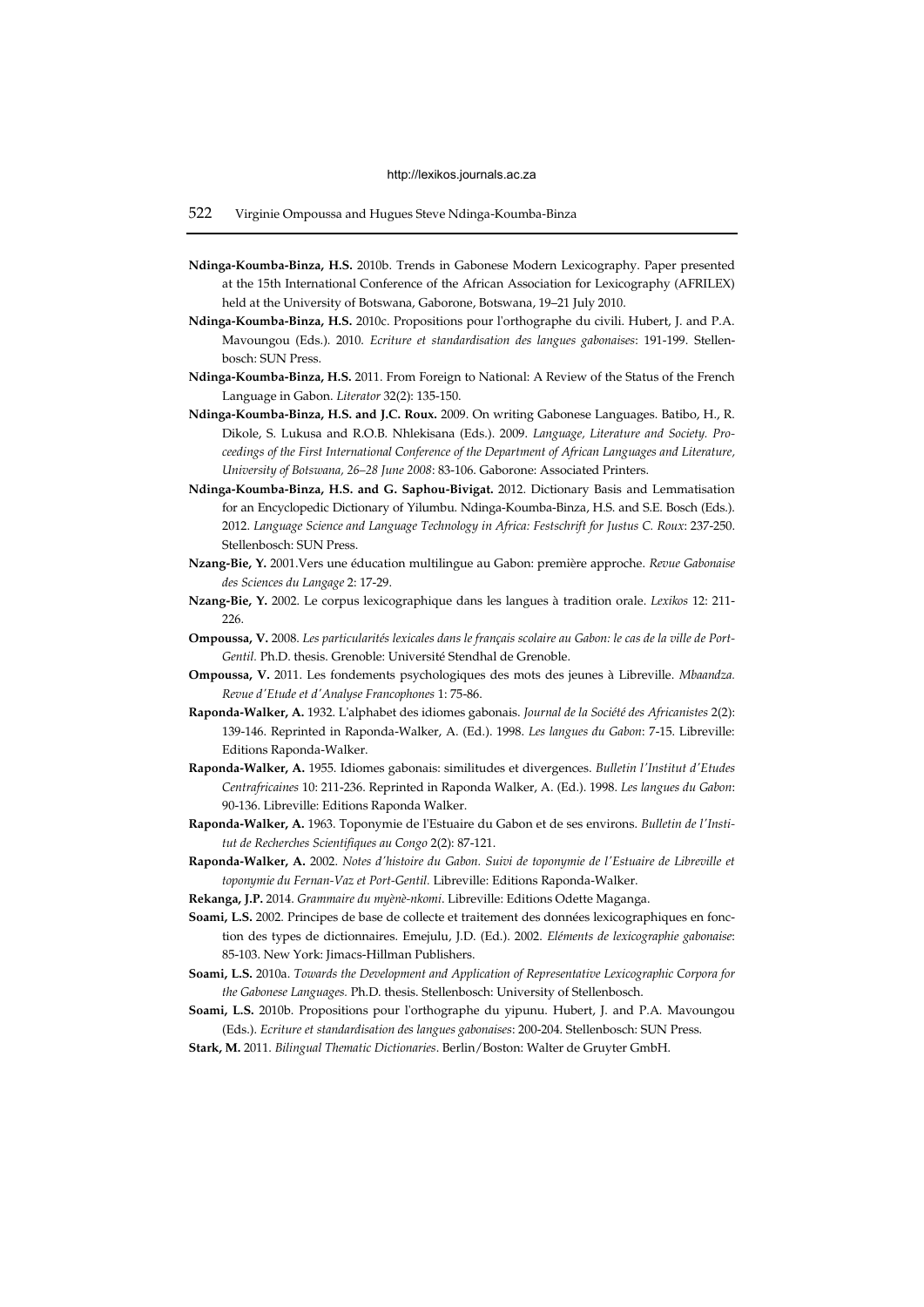- **Svensén, B.** 2009. The Handbook of Lexicography: The Theory and Practice of Dictionary-making. Cambridge, UK: Cambridge University Press.
- **Wiegand, H.E.** 2002. Equivalence in Bilingual Lexicography: Criticism and Suggestions. *Lexikos* 12: 239-255.
- **Wiegand, H.E. and A. Kučera.** 1981. Brockhaus-Wahrig: Deutsches Wörterbuch auf dem Prüfstand der praktischen Lexikologie. 1. Teil: 1. Band (A-BT); 2. Band (BU-FZ). *Kopenhagener Beiträge zur Germanistischen Linguistik* 18: 94-206.
- **Zgusta, L.** 1987. Translational Equivalence in a Bilingual Dictionary: *Bahukosyam*. *Dictionaries* 9: 1-47.